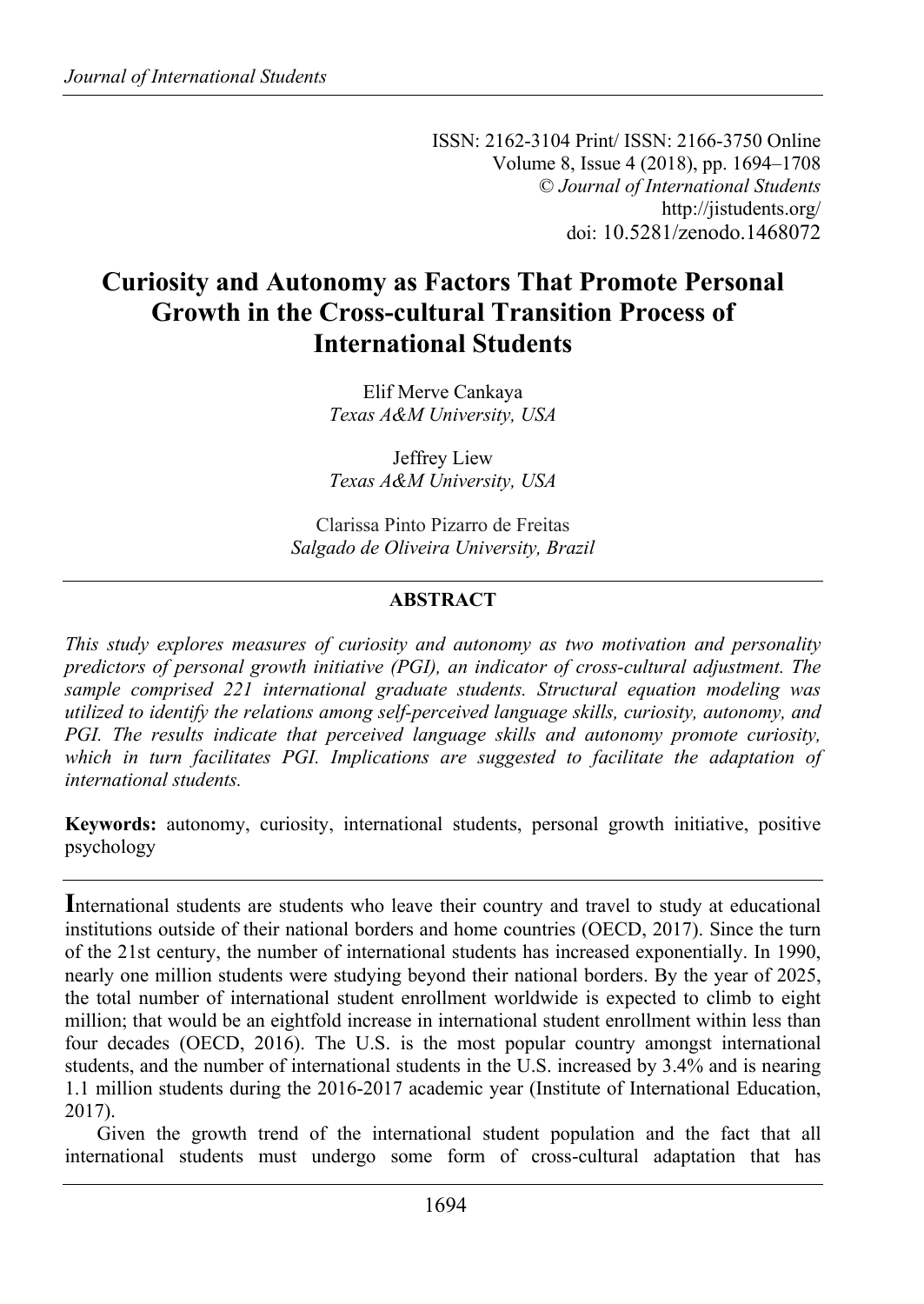implications for students' academic, psychosocial, and health outcomes, it is imperative to understand factors that promote a smooth cross-cultural transition for international students. While studies have examined international students' transition process, majority of prior studies tended to focus on the stress, coping, or pathological outcomes associated with the crosscultural transitioning process (Lillyman & Bennett, 2014; Moores & Popadiuk, 2011). Undoubtedly, international students experience adversities and stressful situations that may pose risks for their academic success and well-being (Mesidor & Sly, 2016; Smith & Khawaja, 2011), but studying abroad also provides many opportunities for students to enhance their academic and professional skills, expand international competencies, broaden their perspectives, and develop as persons by stretching and growing beyond their comfort zones (Gill, 2007; Moores & Popadiuk, 2011).

Since majority of prior studies on international students tend to focus on acculturative stress and mental health concerns associated with the cross-cultural transitioning process, research studies are needed to consider the benefits of studying abroad and understand how to support and promote international students' positive adjustment (Lillyman & Bennett, 2014; Moores & Popadiuk, 2011). To address this gap in the literature, the present study aimed to identify intrapersonal characteristics that promote growth in international students during their cross-cultural transitioning process. Specifically, we examined curiosity and autonomy as two intrapersonal characteristics that could contribute to or predict personal growth initiative (PGI) in international students studying in the U.S. Prior research revealed that curiosity and autonomy are two factors that account for a variety of life and personal outcomes, including better adaptation and personal development. Unique to this study is the fact that we investigated relations between curiosity and autonomy and how they uniquely and jointly predict PGI, an indicator of a positive functioning.

#### **LITERATURE REVIEW**

To better understand the present study, theoretical and background research for the main study constructs (personal growth initiative, curiosity and autonomy), and the hypothesized relationship among them were explained.

### **Personal Growth Initiative**

Personal Growth Initiative (PGI) refers to active and intentional engagement in the development of one's self, in such a way that individuals may identify or create opportunities for self-growth (Robitscheck et al., 2012). According to the PGI theory, the unique characteristics of self-growth are intentionality and awareness toward developing as a person (Robitschek, 1998, 1999). Individuals with higher levels of PGI have intention and awareness and are in possession of the following four skills: they (1) are ready to go through a change process, (2) have successful plans for developing the self, (3) utilize available resources, and (4) intentionally direct behaviors toward the change process (Robitschek et al., 2012).

PGI is found to be an indicator of a positive functioning and healthy personality (Robitschek & Keyes, 2009) associated with the development and maintenance of positive interpersonal relations and with adaptive coping skills to deal with stressors and challenges across the lifespan (Robitschek et al., 2012). Research on PGI amongst international students has found that PGI is a protective factor in the process of moving and adjusting to new environments (Yakunina, Weigold, & Weigold, 2013). Research has also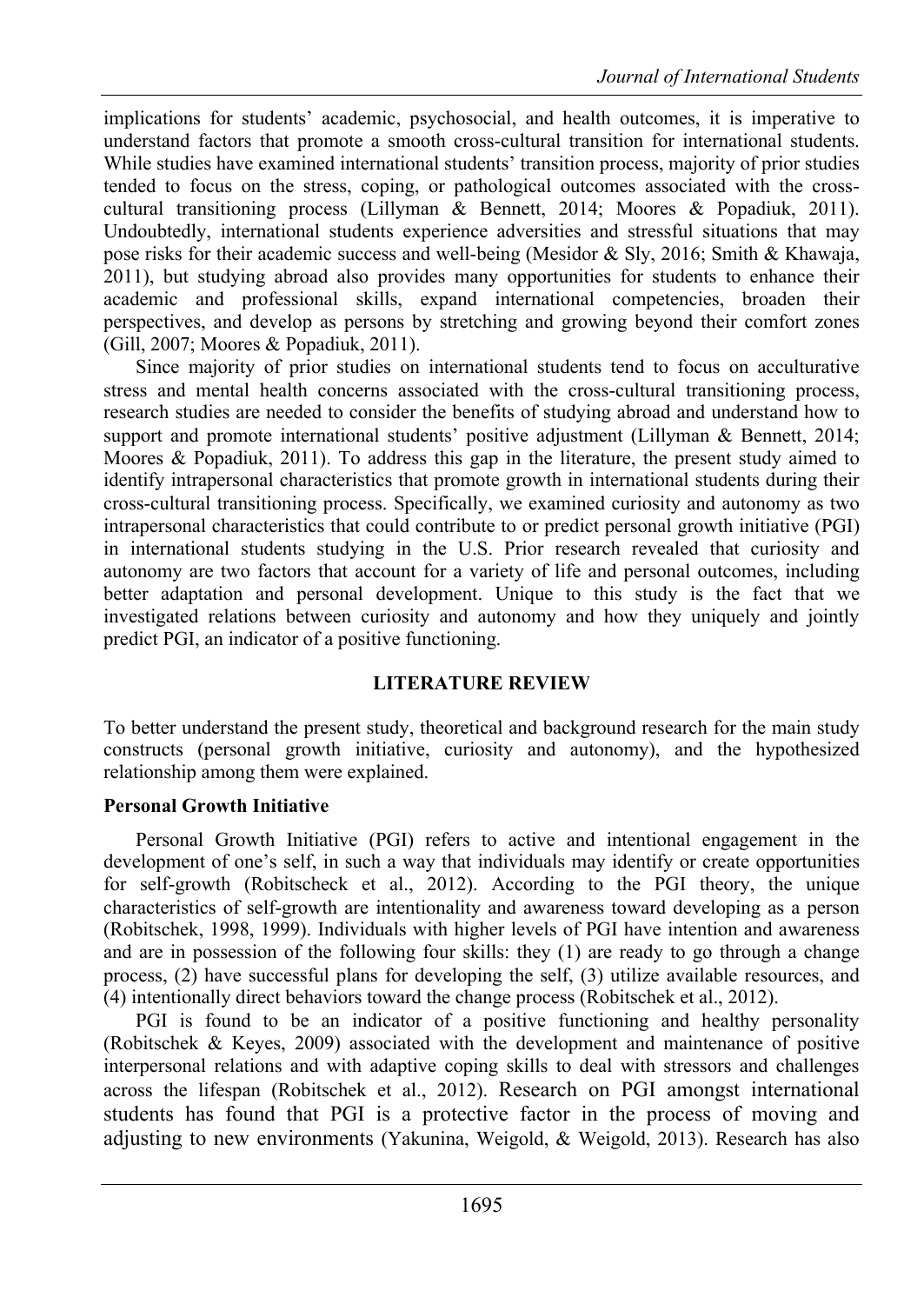demonstrated that higher levels of PGI are associated with a greater social self-efficacy and ability to manage stressful and challenging social situations (Çankaya, Dong, & Liew, 2017), which in turn results in less acculturative stress and better cross-cultural adaptation outcomes for international students (Yakunina et al., 2013).

Given that the cross-cultural transition process requires the ability for successful coping and adaptation to the new experiences and environments, which is associated with PGI, it is important to identify individual characteristics and skills that may promote higher levels of PGI. Identifying predictors of PGI can contribute to the development of interventions to boost positive adaptation, diminish levels of acculturative stress, and enhance greater well-being and healthy functioning among the international student population.

# **Curiosity and its Role in Predicting PGI**

*Curiosity* is defined as a critical motive that influences human behavior, particularly for motivating the seeking and the pursuit of novel and growth opportunities (Kashdan, Rose, & Fincham, 2004). Research on curiosity as a positive and favorable human characteristic has drawn keen interest from psychologists for decades. However, the construct of curiosity is fraught with inconsistent operational definitions and plagued with misusages of other psychological concepts that are closely related, such as intrinsic motivation, flow, and openness to experience (Kashdan et al., 2009).

Curiosity differs from other feelings and constructs in that its emphasis is on personal growth and development (Kashdan & Steger, 2007). Based on the most recent reconceptualized theoretical model, curiosity is proposed as an essential facilitator for personal growth (Kashdan et al., 2004). The recent theoretical model of curiosity proposes a twodimensional structure of the curiosity construct. The first dimension is *stretching*, which implies the desire of seeking out novel experiences and the second dimension is *embracing*, which refers the appreciation of the complex, novel, and unknown nature of daily life (Kashdan et al., 2009).

Individuals who are high on trait curiosity are willing to approach and embrace novel, uncertain, and complex situations and believe in their capabilities to handle such situations successfully. Thus, individuals who are high on trait curiosity will be more likely to engage in novel and challenging situations in daily life, and will encounter and experience more opportunities for growth and desirable outcomes in life (Gallagher & Lopez, 2007; Kashdan et al., 2009). For instance, research shows that people with high trait curiosity report greater psychological, social and emotional well-being (Gallagher & Lopez, 2007), experience greater presence of meaning and satisfaction with life (Kashdan & Steger, 2007), and have lower levels of depression (Kaczmarek, Bączkowski, Enko, Baran, & Theuns, 2014). Also, being curious is related to being self-determined to pursue and engage in pleasurable or challenging activities (Kashdan et al., 2004) and experience higher levels of personal growth (Gallagher & Lopez, 2007; Kashdan et al., 2009; Sharma & Garg, 2016).

The positive link between curiosity and personal growth found in prior studies support the theoretical assumption that curious individuals benefit from growth experiences through exploring, discovering, and enriching their knowledge, skills, and experience (Kashdan et al., 2004). In a similar vein, curiosity leads to individuals to maximize the benefits that could be gained from their environments (Panksepp, 1998). Further, curious individuals may seize opportunities for self-development and growth because they invest more time, energy, and resources in activities devoted to personal growth (Kashdan et al., 2009).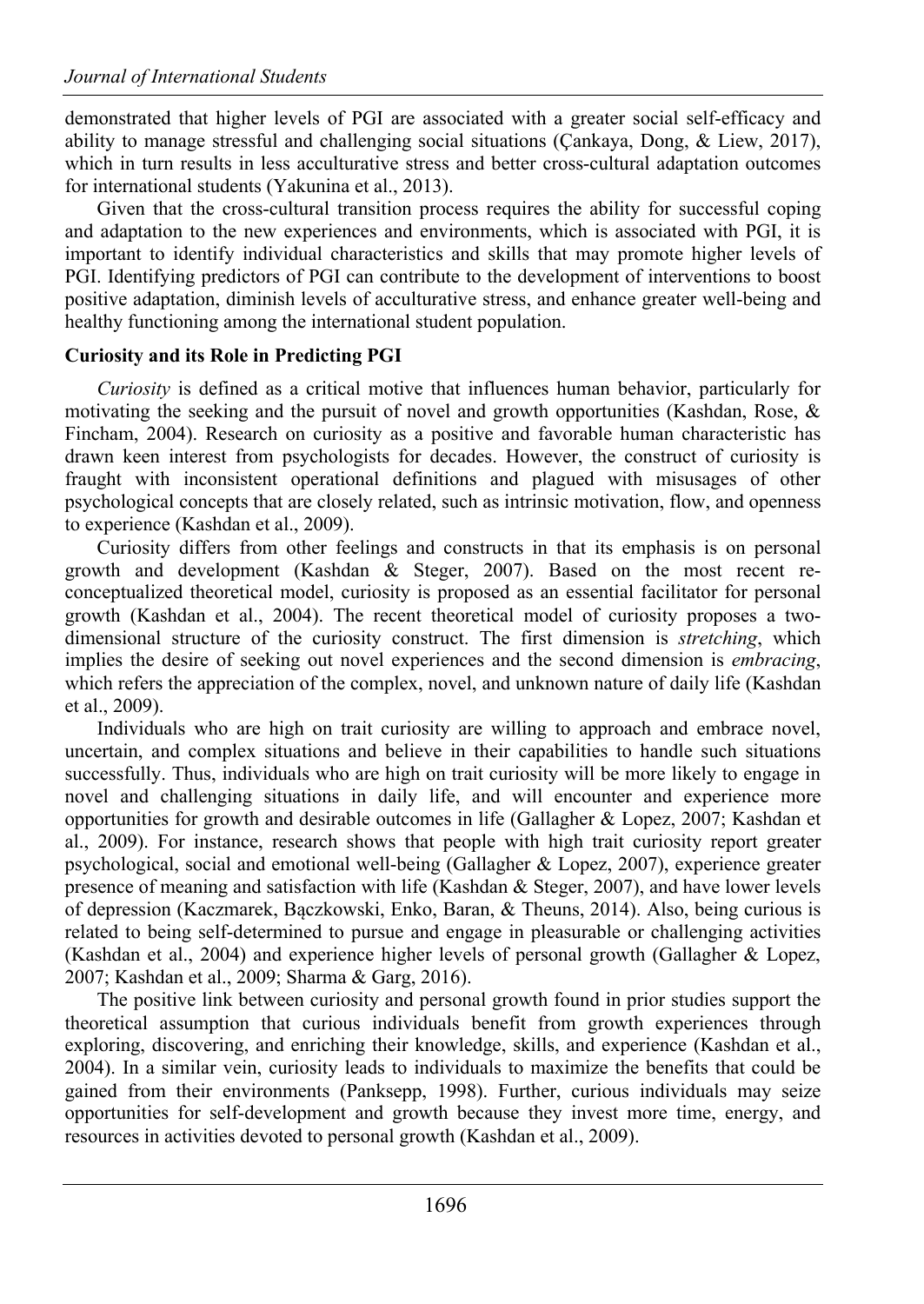Given the theoretical underpinnings of curiosity and the positive outcomes of being curious (i.e., personal growth), it is reasonable to predict that international students who score high on curiosity are more likely to engage in experiences that will enhance their personal strengths and assets. For example, international students who are highly curious may be open to meeting new people and seeking out new experiences to expand their knowledge and learn about the cultural values and traditions of their new environments. In addition, highly curious individuals may appraise novel, challenging, and ambiguous situations in the new environment as opportunities for personal development and growth, rather than as obstacles and burdens to avoid or to overcome.

#### **Autonomy and Its Relation to PGI and Curiosity**

The present study is also guided by self-determination theory (SDT), which postulates that the core elements of self-motivation and greater functioning are related to the fulfillment of three psychological needs: for autonomy, for competence, and for relatedness to others (Ryan & Deci, 2000). According to SDT, these needs are distinct and have unique as well as joint impact on learning, performance, and adjustment (Vansteenkiste, Zhou, Lens, & Soenens, 2005). Autonomy, one of the required basic needs to be met for optimal functioning, is defined as a sense of volition in one's behavior or as the self-ownership of actions, and the need for autonomy is fulfilled when an individual has a sense of choice or control over his or her behaviors and life (Deci & Ryan, 2000).

Within the SDT framework, *autonomous motivation and controlled motivation* are two different types of motivation (Deci & Ryan, 2008a). Individuals who are autonomously motivated when their behavior is relevant to their personal values and beliefs or when they perceive the locus of control as internal. In contrast, behaviors with controlled motivation are a production of either (1) external regulation, by which behaviors are directed by externally forced rewards or punishment, or (2) introjected regulation, when behaviors are driven by internally imposed rewards or penalties (i.e., feelings of shame or guilt).

Research guided by SDT has demonstrated that behaviors directed by autonomous motivation rather than controlled motivation yield many benefits, including higher quality performance, longer perseverance, greater level of psychological health (Deci & Ryan, 2008a), greater adaptive learning, better academic performance for students (León, Núñez, & Liew, 2015; Liew et al., 2014; Vansteenkiste et al., 2005), and greater levels of employee motivation, engagement, and performance in the workplace (Gagné & Bhave, 2011). Higher levels of autonomous motivation are also positively associated with better cross-cultural adjustment outcomes, as well as stronger aspirations for personal growth (Chirkov, Vansteenkiste, Tao, & Lynch, 2007; Williams, Cox, Hedberg, & Deci, 2000).

Moreover, being self-determined is related to a greater curiosity to pursue and enjoy engaging in challenging activities (Kashdan et al., 2009; Kashdan et al., 2004). Specifically, possessing a higher level of autonomy or receiving greater autonomous support facilitates the expression of curious tendencies like the pursuit of novelty, exploration of the environment, the identification of opportunities for learning new skills, and active engagement with self-growth (Deci & Ryan, 2008a); whereas, a lack of autonomous feelings or support suppresses the tendency toward curiosity (Ryan & Deci, 2000). Thus, autonomy is linked to higher levels of curiosity and PGI.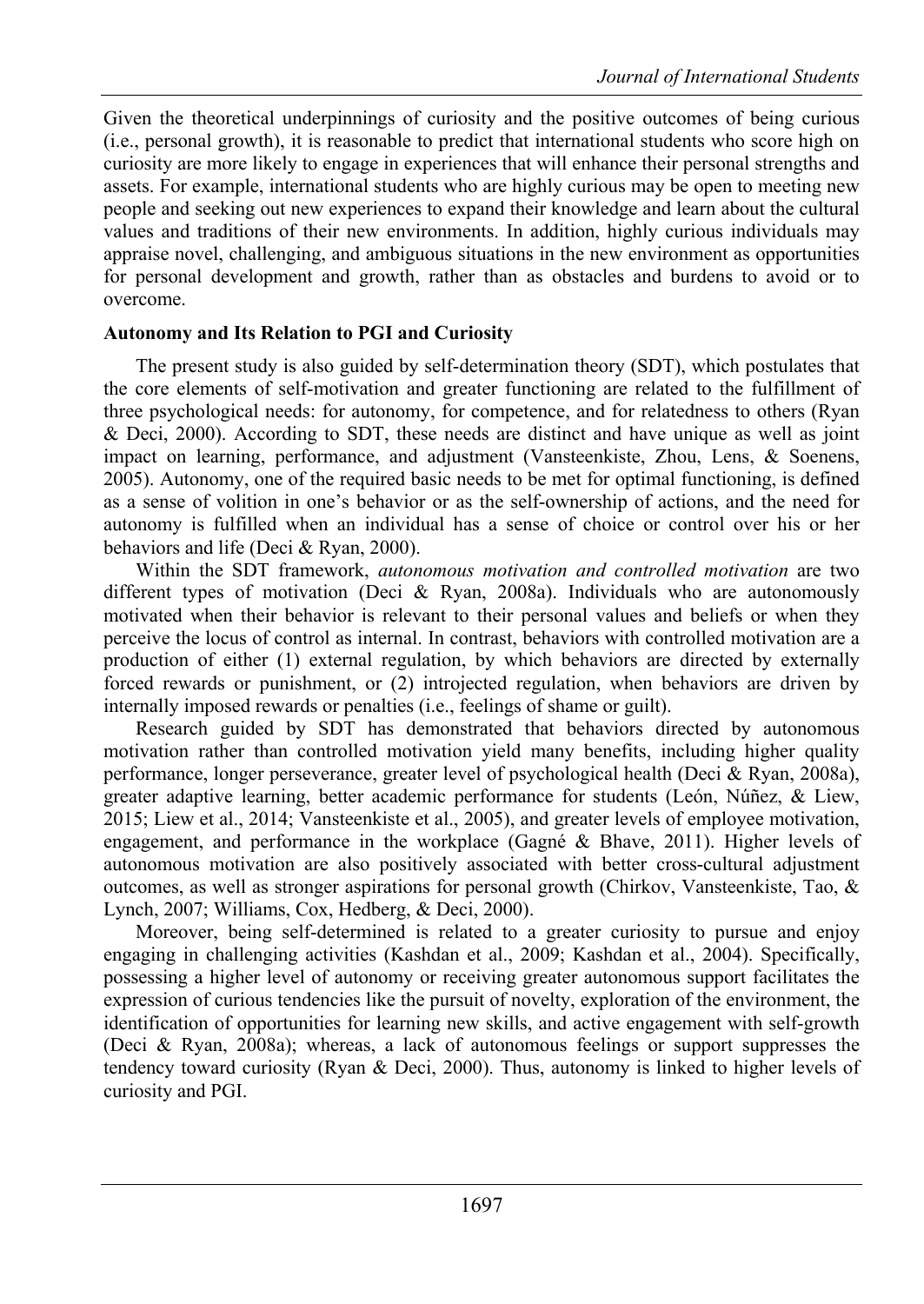### **The Present Study: Hypotheses and Structural Paths**

While studies have shown that both curiosity and autonomy are predictors of PGI, no published studies to date were found that tested curiosity and autonomy simultaneously in relation to PGI in an international context. This study investigated the joint contributions of curiosity and autonomy on PGI in a diverse sample of international students, using structural equation modeling (SEM) as the analytic approach. Students' perceived linguistic skills were included in the SEM model as a background variable, because prior research has shown that international students' self-perceived language ability is a better predictor of adjustment outcomes than their actual language competency (MacIntyre, Noels, & Clément, 1997). Prior research also found that self-perceived linguistic skills were associated with low acculturative stress and better adjustment outcomes among international students (Andrade, 2006).

In this study, we addressed three primary research questions: (1) Whether the participants' perceived linguistic skills are linked to higher levels of curiosity and autonomy?, (2) whether autonomy is associated with curiosity?, and (3) whether curiosity and autonomous motivation provide additive contributions to PGI? We expect that linguistic skills will be positively related to curiosity and autonomy and that curiosity and autonomy will be positively to each other. Furthermore, we expect that curiosity and autonomous motivation will each provide unique prediction to PGI.

### **RESEARCH METHOD**

This study was approved by the Institutional Review Board at a large public university in southeastern U.S. All participants provided consent to participate and data were collected using a web-based survey.

### **Participants**

Participants in this study consisted of a convenience sample of 221 international graduate students who completed study measures online. The majority of participants was male (55%), single (56%), and Asian (62%); had resided in the U.S. for more than four years (29%); and were pursuing a Ph.D. degree (45%). The mean age of the sample was 27.85 years ( $SD = 5$ ).

# **Measures**

The measures for this study consisted of a demographic questionnaire, the Personal Growth Initiative Scale-II (Robitsheck et al., 2012), the Curiosity and Exploration Inventory (Kashdan et al., 2009), and the Self-Determination Scale (Sheldon, Ryan, & Reis, 1996).

# *Demographic Questionnaire*

A demographic questionnaire was developed to gather information about participants' gender, marital status, age, level of study, ethnic background, and length of residency in the U.S. Prior research has shown that international students' self-perceived language ability is a predictor of better adjustment outcomes than their actual language competency (MacIntyre et al., 1997). Participants were also asked to rate their self-perceived English language proficiency on a one-item, Likert-type question scored from 1 (poor) to 5 (excellent). In our sample, 4% of the participants reported their English language proficiency as poor, 16% as fair, 21% as satisfactory, 33% as good, and 26% of the participants rated their English proficiency as excellent.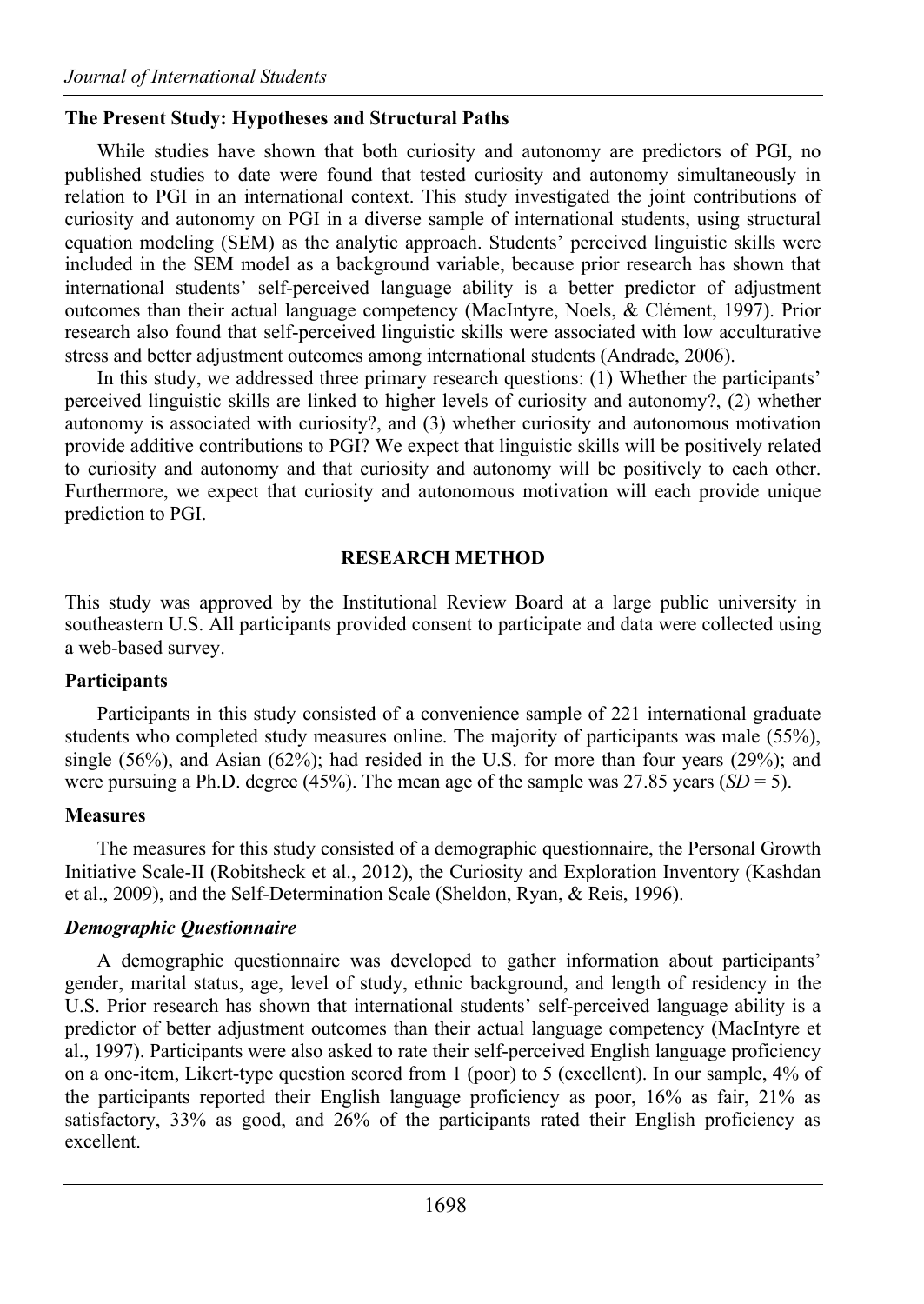# *Personal Growth Initiative Scale-II.*

The Personal Growth Initiative Scale (PGIS-II) has 16 items, with four subscales (Robitsheck et al., 2012). The items are rated on a five-point, Likert-type scale ranging from 1 to 5. Two of the subscales (planfulness and readiness for change) address cognitive aspects of PGI theory, while the remaining two (using resources and intentional behavior) refer to behavioral aspects. A coefficient alpha of .93 was obtained for the scales overall; the alpha coefficients of the individual subscales were .80 for planfulness, .87 for readiness for change, .77 for using resources, and .85 for intentional behavior.

# *Curiosity and Exploration Inventory-II.*

The Curiosity and Exploration Inventory (CEI-II) is a 10-item scale with two factors (Kashdan et al., 2009). Items are rated on a five-point Likert-type scale ranging from 1 (very slightly or not at all) to 5 (extremely). The first factor, stretching, refers to the motivation to seek out knowledge and new experiences, and the second factor, embracing, means a willingness to embrace the novel, uncertain, and complex nature of everyday life. The alpha coefficient for the scales overall was .89; for stretching the alpha coefficient was .83 and for embracing .81.

# *Self-Determination Scale*

The Self-Determination Scale (SDS) is a 10-item questionnaire with two subscales. SDS was used to measure trait autonomy (Sheldon, Ryan, & Reis, 1996). Items are rated on a ninepoint scale ranging from 1 (only A feels true) to 5 (both feel equally true) to 9 (only B feels true). The awareness of self subscale measures a person's feelings and sense of inner self, the perceived choice subscale assesses a person's choices with regard to his or her actions. The alpha coefficient of the overall scales was. 81, with .76 for the awareness-of-self subscale and .83 for the perceived choice subscale.

# **Procedures**

With the help of International Student Services, participants were recruited from among the international graduate students studying at a public university in the U.S. No incentive was offered for taking part in the study. Participants were informed that the survey was anonymous and they had the right to withdraw from the study at any time.

A total of 225 participants completed the first two questionnaires (demographic information and PGIS-II) of the survey, while 176 participants completed the whole survey, consisting of four questionnaires. In a methodological article, Schlomer, Bauman and Card (2010) discussed best research practices for handling missing data in social science research. They argued that missing data should be included in the analysis; otherwise, a dataset from which values are excluded may lead to biased conclusions. Therefore, participants' responses from incomplete surveys were included in study analyses.

SPSS 23 was used to conduct the reliability analysis and a series of one-way analyses of variance (ANOVA); MPLUS 7.3 was used to conduct the descriptive statistics analysis and the structural equation modeling. Full Information Maximum Likelihood (FIML) was chosen as the estimator. FIML is a powerful estimation method for handling missing data, even when the patterns of missing data are non-random and the amounts are at moderate levels (Buhi, Goodson, & Neilands, 2008).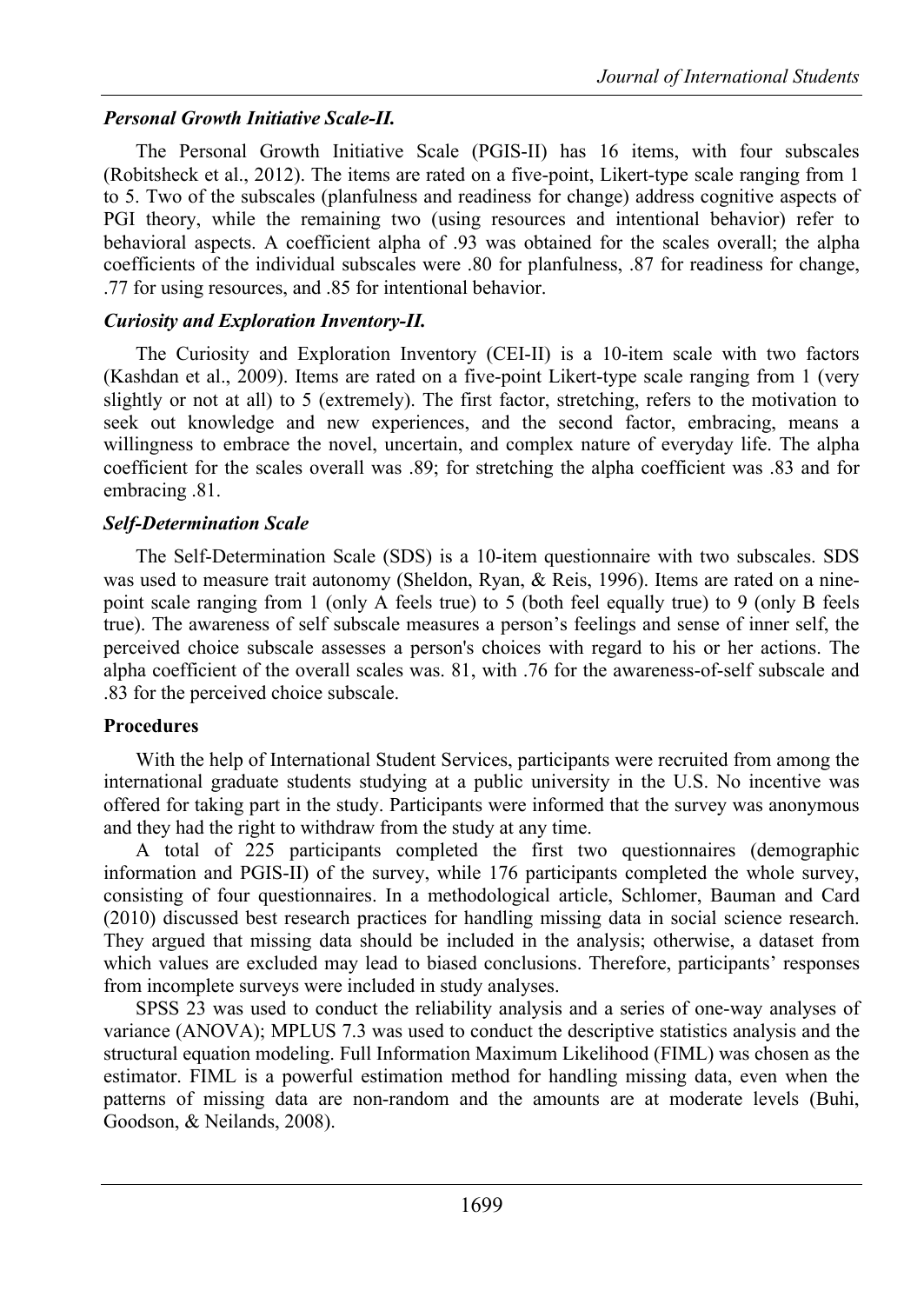### **RESULTS**

Preliminary analyses were conducted to check for normality of data and for missing data, and whether there were mean-level differences on major study variables based on demographic factors. Then, descriptive statistics including means and standard deviations of study variables as well as zero-order correlations among them were conducted. To address the primary research questions for this study, structural equation modeling was utilized to test the hypothesized relations among the study variables.

#### **Preliminary Analysis**

Prior to conducting the analysis, the data set was screened for outliers. Based on the boxplots, four extreme cases on the variables of English language proficiency and PGI were identified, and excluded from all subsequent analyses. The final sample consisted of 221 survey responses. Nine percent of the data were missing, which can be considered a reasonable amount (Schlomer et al., 2010). One-way ANOVAs were conducted to determine whether significant differences existed in the latent variables based on participants' demographics. No significant differences were reported for any of the latent variables based on the participants' gender, length of stay in the U.S., or marital status, but statistically significant differences were found for curiosity scores based on study level—*F*(1, 173) = 6.629,  $p < .05$ ,  $p^2 = .04$ —and for selfdetermination scores based on ethnic background—*F*(5, 175) = 2.57,  $p < .05$ ,  $\eta^2 = .07$ . Due to their small effect sizes, however (i.e., below. 10 in Cohen, 1992), these variables were not controlled for in further analyses.

#### **Descriptive Statistics**

Zero-order Pearson correlations and descriptive statistics (means and standard deviations) among the study variables are presented in Table 1. As seen in Table 1, there are significant positive correlations among all the study variables, with small to medium sizes of effects.

| Measures                |          | $\mathfrak{D}$  | 3        | 4        | 5        | 6        |          | 8        | 9        | 10       | 11      | 12   |
|-------------------------|----------|-----------------|----------|----------|----------|----------|----------|----------|----------|----------|---------|------|
| 1. English Proficiency  | $-$      |                 |          |          |          |          |          |          |          |          |         |      |
| 2. PGIS-II              | $.17*$   |                 |          |          |          |          |          |          |          |          |         |      |
| 3. Readiness for Change | $.16*$   | $.86***$        |          |          |          |          |          |          |          |          |         |      |
| 4. Planfulness          | $.14*$   | $.86***$        | $.77***$ |          |          |          |          |          |          |          |         |      |
| 5. Using Resources      | .03      | $.75***$        | $.49**$  | $.46***$ |          |          |          |          |          |          |         |      |
| 6. Intentional Behavior | $.25***$ | $.82**$         | $.61***$ | $.64***$ | $.48***$ |          |          |          |          |          |         |      |
| <b>7. SDS</b>           | $.15*$   | $.29***$        | $.31***$ | $.33***$ | .08      | $.29**$  |          |          |          |          |         |      |
| 8. Awareness of Self    | .12      | $.26^{**}$      | $.26***$ | $.26***$ | .09      | $.29***$ | $.80**$  |          |          |          |         |      |
| 9. Perceived Choice     | .13      | $.22***$        | $.25***$ | $.28***$ | .05      | $.19*$   | $.83***$ | $.33***$ |          |          |         |      |
| <b>10. CEI-II</b>       | $.26***$ | $.48***$        | $.42***$ | $.48***$ | $.19*$   | $.53***$ | $.37***$ | $.38***$ | $.23***$ |          |         |      |
| 11. Stretching          | $.24***$ | $.52***$        | $.45***$ | $.51***$ | $.20**$  | $.60**$  | $.38***$ | $.36***$ | $.26***$ | $.92***$ |         |      |
| 12. Embracing           | $.24***$ | $36^{**}$ .33** |          | $.38***$ | $.14*$   | $.39***$ | $.31***$ | $.33***$ | $.18*$   | $.93***$ | $.70**$ |      |
|                         |          |                 |          |          |          |          |          |          |          |          |         |      |
| Mean                    | 3.62     | 3.67            | 3.72     | 3.63     | 3.37     | 3.97     | 3.59     | 3.80     | 3.38     | 3.41     | 3.70    | 3.11 |
| SD                      | 1.14     | .73             | .84      | .87      | .99      | .82      | .68      | .80      | .87      | .75      | .78     | .83  |

*Table 1.* Zero-order correlation and descriptive statistics of the variables

 $*_p$  < .05.  $*_p$  < .01.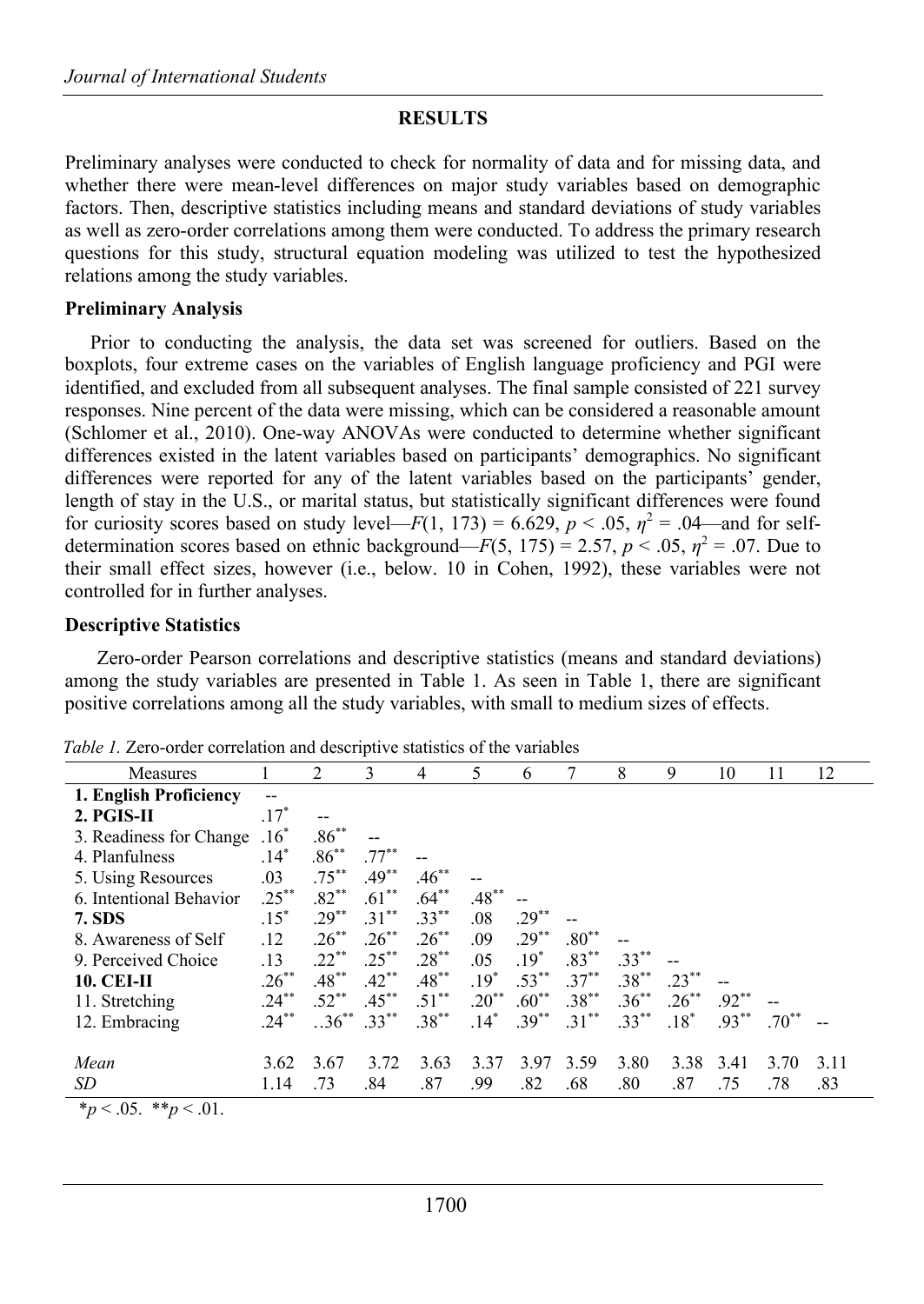### **Structural Equation Modeling**

Structural equation modeling (SEM) was utilized to assess the hypothesized relations among the study variables. In evaluating the results of the SEM analysis, several goodness-offit indices were used. A non-significant chi-square value is an indicator of good fit, but due to its sensitivity to a large sample size, a normed chi-square value was used to evaluate model fit. Moreover, the comparative fit index (CFI), the root-mean-square error of approximation (RMSEA), and the standardized root-mean-square-residual (SRMR) were used. The following criteria were considered in evaluating whether the model provided an adequate fit to the data: a relative chi-square value lower than 3 (Kline, 2005), a CFI value of .95 or higher, a RMSEA value of .08 or less, and a SRMR value of .08 or less (Hu & Bentler, 1999).



*Figure 1.* Standardized path coefficients of the structural model inter-relating English language proficiency, autonomy, curiosity, and PGI. *Note.*  $* p < .05.$   $* p < .01.$ 

A two-step procedure was used to test the SEM model. Before analyzing the SEM model, a measurement model was tested, as suggested by Kline (2005). The model consisted of the following three latent and eight observed variables: the PGI latent variable with four dimensions, the curiosity latent variable with two dimensions, and the self-determination latent variable with two dimensions. The subscales were used as observed indicators for the latent constructs. All of the latent variables were allowed to co-vary freely.

The overall measurement model shows an adequate fit to the data:  $\chi$ 2/ df (42.997 / 17) = 2.53, CFI = .96, RMSEA = .08, 90% CI [.05, .12], and SRMR = .05. All the standardized path coefficients are higher than .5 and significant at .001 levels. Having established a good measurement model, the full structural equation modeling was assessed by including an observed predictor (English language proficiency) and specifying the hypothesized paths among the study variables.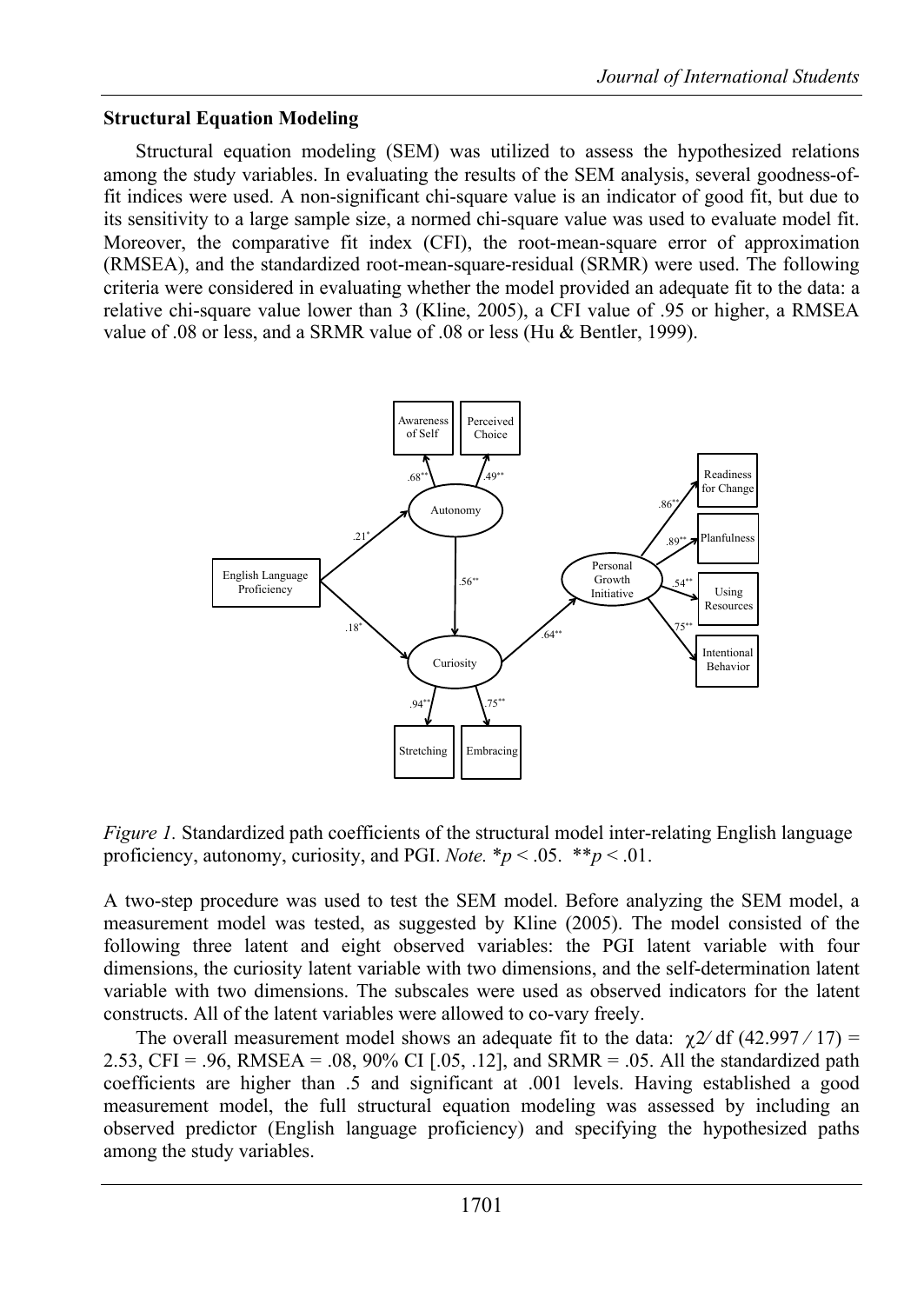The results of the proposed model show a good fit to the data:  $\gamma$ 2/ df (52.434/23) = 2.28,  $CFI = .96$ , RMSEA = .08, 90% CI [.05, .10] and SRMR = .05. An examination of the path coefficients reveals that the path from autonomy to PGI is not significant, while the remaining standardized path coefficients are statistically significant. Thus, after dropping the nonsignificant path from autonomy to PGI, a second model was tested. The fit indices of the second model are quite similar to those of the initial model, and the overall model fits the data well:  $\gamma$ 2/ df (54.861 / 24) = 2.28, CFI = .95, RMSEA = .08, 90% CI [.05, .10] and SRMR = .05. As seen in Figure 1, all the standardized path coefficients in the second model are significant. In addition, a significant indirect effect can be noted on the path from language proficiency to PGI through curiosity. The overall model explains the 41% variance in predicting PGI. Moreover, 38% of the variance in curiosity can be explained by language proficiency and autonomy.

#### **DISCUSSION AND CONCLUSIONS**

The purpose of the study was to examine the role of two motivation and personality characteristics, curiosity and autonomy, in predicting PGI among a sample of international graduate students. We hypothesized that curiosity and autonomy are two related constructs and could uniquely and jointly or additively predict PGI. We also hypothesized that confidence in host language skills promotes the exercise of greater curiosity and autonomy in a new cultural environment.

Proficiency in the language of their host country is crucial to international students' fulfillment of everyday needs and experiences (Yang, Noels, & Saumure, 2006). Language also plays a vital role in the exercise of autonomy as successful execution of autonomous functioning is built upon the utilization and appropriate usage of language-based mental representations (Chirkov, 2011). In a similar vein, proficiency in the use of the host language is essential to the exercise of curiosity, by equipping individuals with important resources to support curiosity-driven explorations. In keeping with our hypothesis, study findings reveal two direct paths from self-perceived language proficiency to autonomy and curiosity, indicating that comfort with or self-efficacy in the host language is linked to self-initiating behaviors and a greater intrinsic drive to seek out and engage with environmental opportunities.

Notably, a statistically significant indirect effect was found on the path from language proficiency to PGI through curiosity. This finding is not unexpected, considering that language proficiency has been consistently reported as one of the determinants of cross-cultural adaptation (Mesidor & Sly, 2016; Yang et al., 2006; Zhang & Goodson, 2011). However, possible mediating and moderating variables in the relation between language proficiency and adjustment outcomes have not been well documented. The statistically significant indirect effect found in the present study indicates that curiosity could serve as one of the mediating mechanisms between language proficiency and PGI, an indicator of cross-cultural adjustment. More specifically, as a personal resource, confidence in linguistic skills may allow students to become more involved in interactions that expand their knowledge about cultural values, to interact with others in the host nation, and to seek out learning opportunities for selfenhancement. Conversely, a lack of comfort with language skills may inhibit curiosity-related tendencies to engage in exploratory behaviors and to consider novelties as opportunities to be taken advantage of, rather than as barriers to be avoided.

Moreover, our hypothesis regarding the predictive relation between autonomy and curiosity was supported. The statistically significant positive path from autonomy to curiosity adds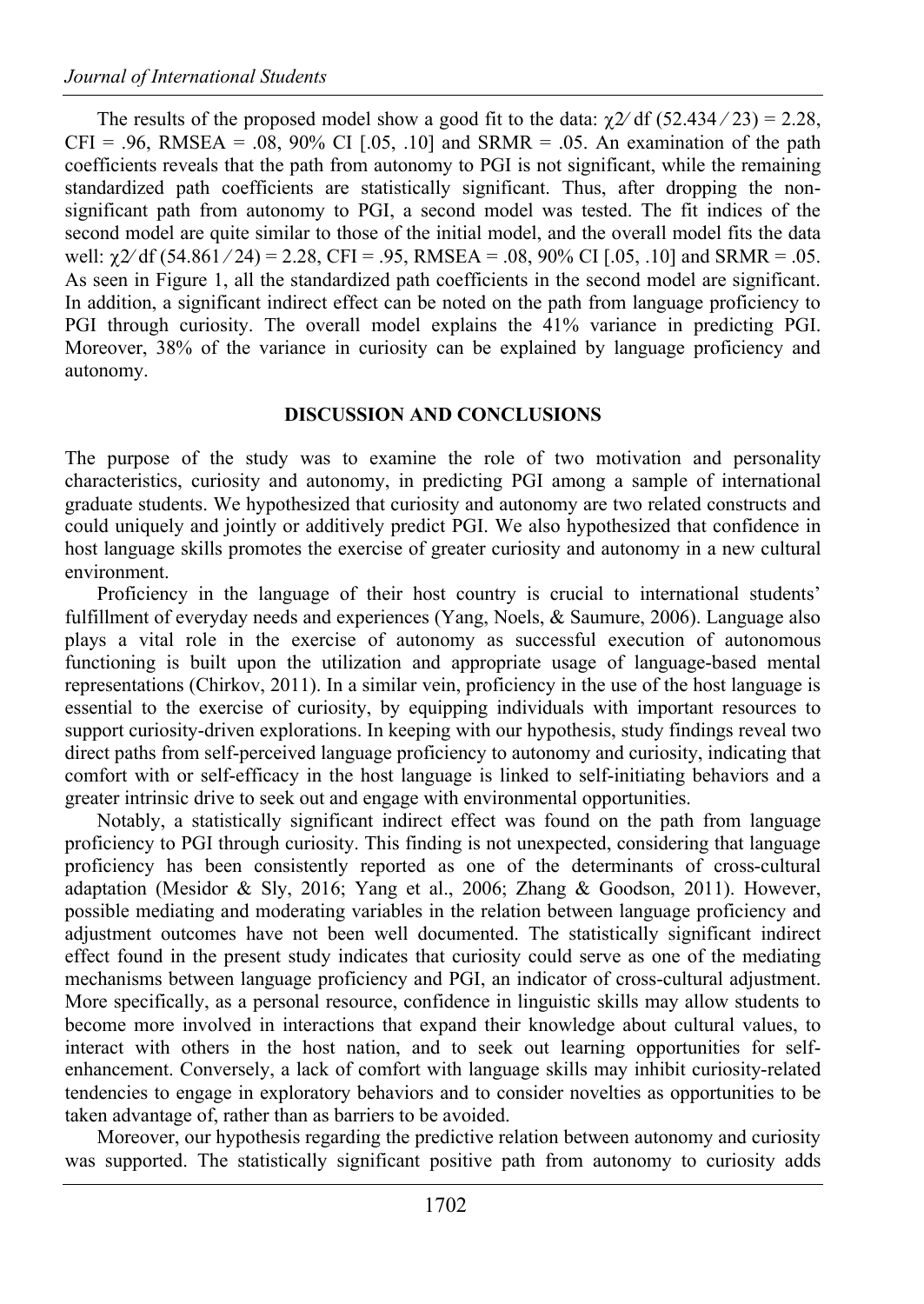evidence to prior research and theoretical assumption stating that greater autonomous motivation and support stimulate greater curiosity (Kashdan & Fincham, 2004; Ryan & Deci, 2000). As a result, international students who are able to initiate their own behaviors are more likely to be intentionally driven to explore their new environment for self-development and growth.

Furthermore, curiosity and autonomy were both found to be related to self-determining aspects of human nature (Chirkov, 2011; Kashdan et al., 2004). Thus, they are expected to complement each other in leading to adaptive outcomes and optimal functioning. Our third hypothesis, relating to the role of curiosity and autonomy in jointly predicting PGI, was partly supported. Consistent with theoretical expectations, a greater tendency toward curiosity significantly facilitated higher levels of PGI. It is also worth noting that the stretching component of curiosity (the motivation to enhance skills and knowledge) was more strongly related to PGI  $(r = .52)$ , than the embracing dimension, implying a willingness to appraise the novel, ambiguous aspects of everyday life  $(r = .36)$ . This finding is not surprising, considering the fact that skills and knowledge enhancement ought to result in personal growth. In addition, it is congruent with past research that the stretching component of curiosity is more strongly associated with positive constructs, in contrast to embracing (Kashdan et al., 2009).

According to SDT, autonomy is a universal psychological need and necessary for human development and growth (Deci & Ryan, 2000) and nurturing this need in developmentally appropriate ways promotes many benefits for the functioning of humans regardless of the sociocultural context (Chirkov et al., 2007). Thus, we expected that greater autonomy would significantly predict higher levels of PGI, a predictor of cross-cultural adaptation for international students. Our hypothesis is partially supported. We found that despite being positive, the path from autonomy to PGI did not reach a statistically significant level (*p* = .164). We propose at least two reasons for the lack of relation between autonomy and PGI.

First, according to the PGI theory, growth that occurs as a result of intentional effort is distinct from growth experienced as a consequence of developmental or environmental influences (Robitschek, 1998). This distinction stems from the fact that growth stimulated through intentional effort is positively correlated with psychological well-being, while growth in the absence of awareness and intention is negatively associated with well-being (Robitschek, 1999; Robitschek et al., 2012). Since individuals with greater autonomous motivation and curiosity experienced higher levels of well-being (Deci & Ryan, 2000; Gallagher & Lopez, 2007; Kashdan & Steger, 2007) and both autonomous functioning and curious tendency depend on exercise of awareness (Deci & Ryan, 2008b; Kashdan et al., 2009), it is to be expected that an intentional and awareness growth process would follow from a greater tendency toward autonomy and curiosity. A closer examination of the SDT literature, however, showed that the growth and thriving process emerges as a result of need satisfaction and there are different levels of self-determination that result in different types of motivation (Deci & Ryan, 2000; Ryan, 1995). Thus, the link between autonomy and PGI may be relatively weak if or when autonomy is associated with low levels of self-determination or awareness. Second, a lack of relation between autonomy and PGI may be due to curiosity playing a primary role in personal growth for international students. In other words, our results suggest that curiosity may trump autonomy as the main personality or motivation trait for international students to study beyond their national borders and to seek opportunities for personal growth.

This study contributes to the literature on international students in two ways. First, it stands among the limited number of empirical investigations that focus on positive aspects of the cross-cultural transitioning process. Unlike the deficit perspective held by the majority of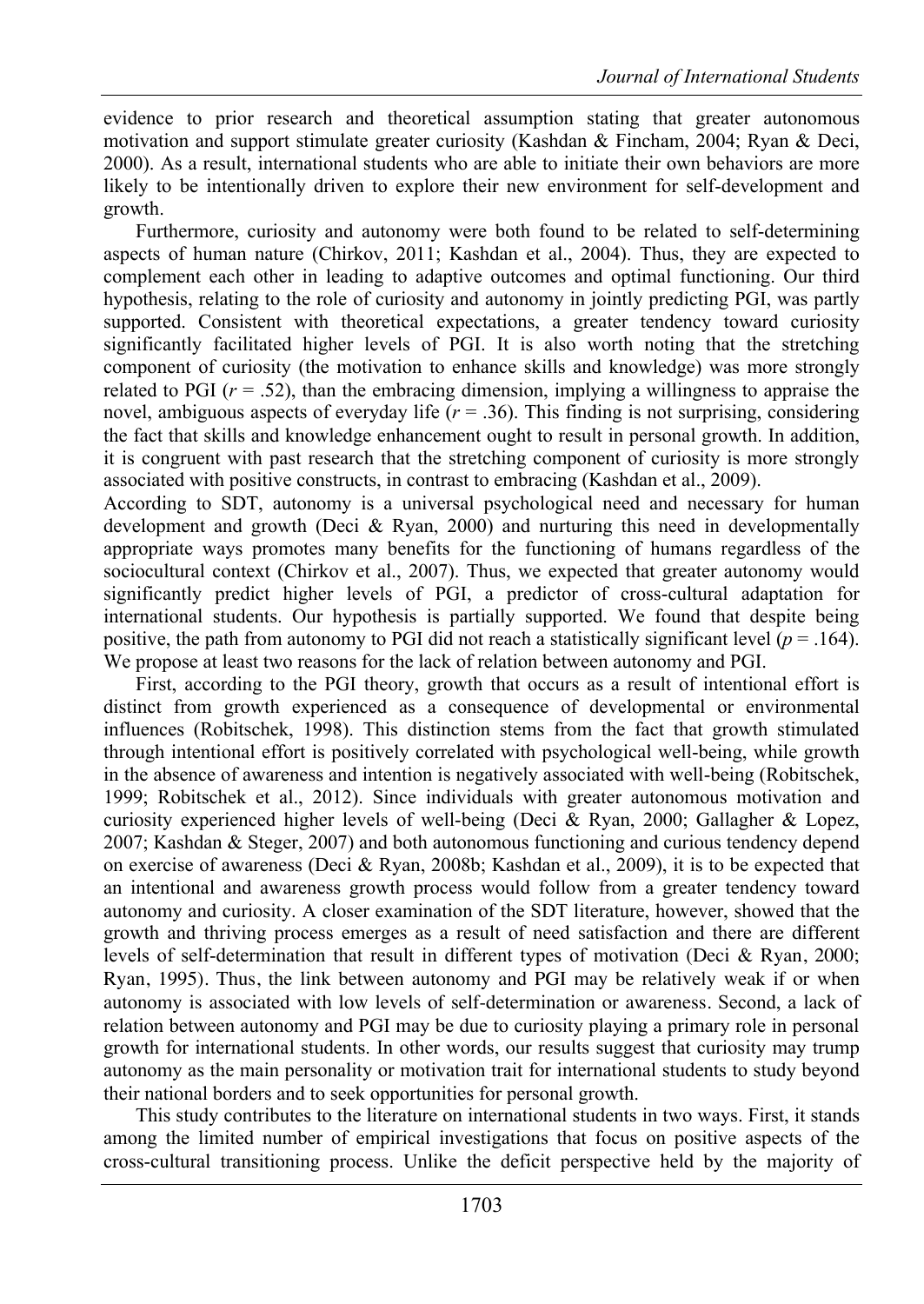current research studies on international students and their experiences (Lillyman & Bennett, 2014; Moores & Popadiuk, 2011), this study explored the influence of two favorable human characteristics on predicting a desirable study abroad outcome—PGI—in a diverse sample of graduate students. Second, to our knowledge, this study is the first empirical published study on the relation between curiosity and autonomy and their unique and joint or additive contributions to PGI in the context of studying and living abroad. Of note, this study utilized the most-current validated instruments to investigate the proposed relations among the variables of interests, curiosity (CEI-II), and PGI (PGIS-II).

Study findings should be interpreted in light of several limitations. First, the data relied on self-reports that could be prone to response biases. For instance, participants who detect that surveys assessed their positive characteristics may respond in socially desirable ways. Another limitation relates to the correlational and cross-sectional nature of the study. Thus, the proposed causal direction should be interpreted with caution despite the fact that our results are mostly in line with our theoretical predictions. Moreover, due to the purpose of the study, we explored only the benefits associated with being curious and autonomous. Excessive expression of these two motivation and personality traits, however, may also be associated with undesirable adjustment outcomes. For example, an extreme level of curiosity may be related to maladaptive life outcomes, such as substance use and other risky behaviors related to pleasure seeking (Zuckerman, 2007).

Given these limitations, future research is needed to examine cause-and-effect relations among the study variables, in order to augment the findings of the present study. Prospective studies could increase our understanding of how changes in international students' linguistic skills and tendencies toward curiosity and autonomy may affect their processes of growth and adaptation. Moreover, future research should explore the potential undesirable consequences of higher levels of curiosity and autonomy for international students' adjustment outcomes. In addition, as researchers only recently have begun to notice the focus on negatives in the body of empirical work on international students, more scientific effort is needed to examine desirable aspects of cross-cultural transitioning, such as the influence of students' strengths and positive traits on desirable adjustment outcomes.

In conclusion, international students choose to study in sociocultural contexts that differ from those of their countries of origin, and this can pose challenges to their healthy functioning but also opportunities for high-impact learning and growth. PGI can be characterized as a set of cognitive and behavioral skills that motivates individuals to engage in an intentional process of personal development (Cankaya et al., 2017; Robitschek et al., 2012). As an indicator of healthy functioning, higher levels of PGI are associated with a greater ability to manage stressful and challenging situations, which may result in positive adaptation in the crosscultural transition process of international students (Yakunina et al., 2013). Results show that self-perceived language proficiency was associated with the motivation and personality traits of curiosity and autonomy. Language proficiency and autonomy were also associated with PGI through curiosity. While the results revealed no significant direct association between autonomy and PGI, curiosity was found to be a primary facilitator of higher levels of PGI. This finding suggests that curiosity is a primary factor for international students to thrive and flourish from the cross-cultural transition process.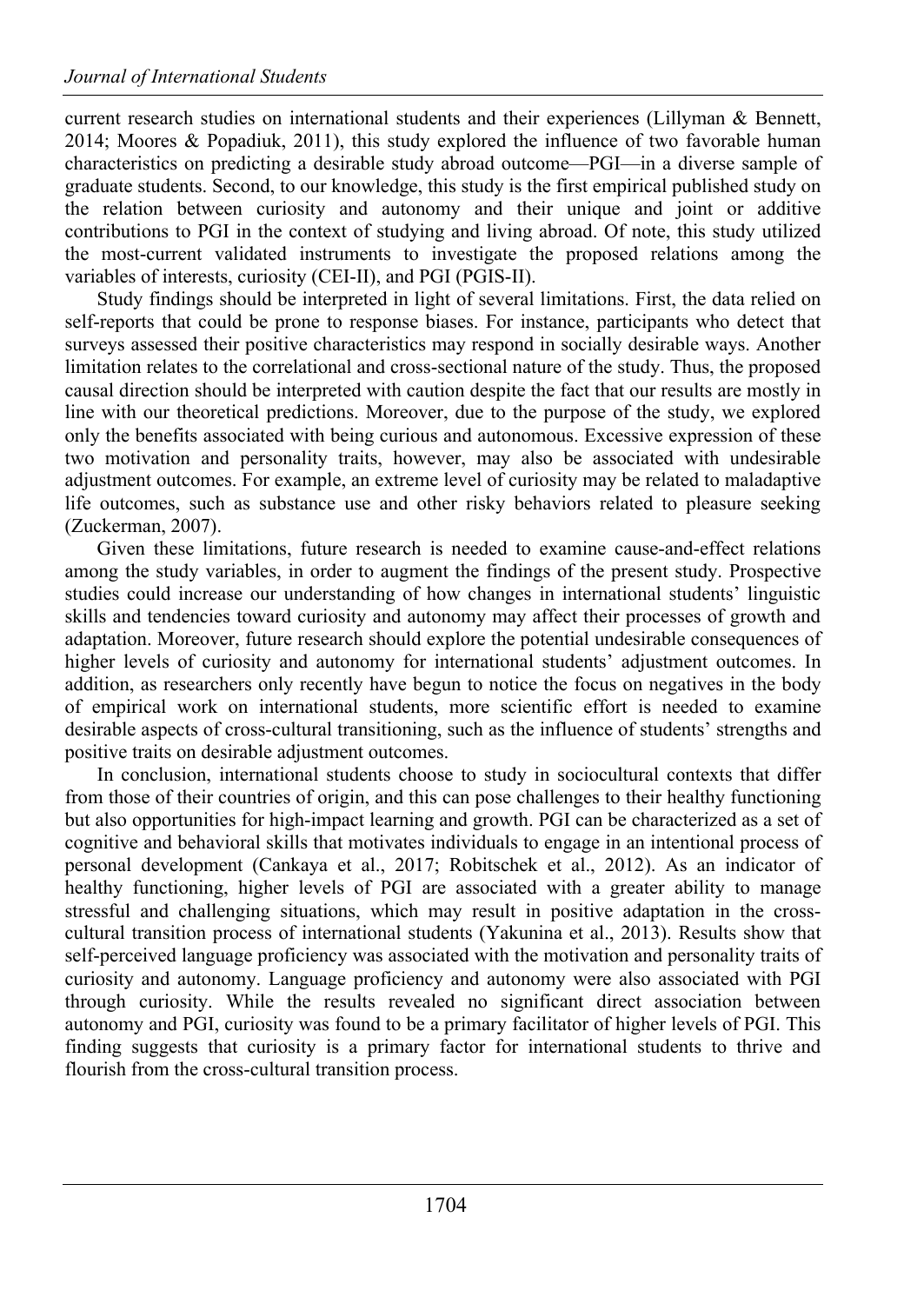#### **IMPLICATIONS**

The findings of this study have several practical implications for university professionals such as counselors, academic advisors, and professors who work with international students. The findings suggest that curiosity is a primary human asset that enhances the growth experiences of international students. Although intentional growth pertains to everyone (Robitschek et al., 2012), the majority of people with greater curiosity seeks out or generates opportunities for personal growth (Kashdan et al., 2004). Therefore, nurturing the curiosity of international students might maximize the return on investment of these students so that they make the most of the opportunities for personal growth during their time living and studying abroad. As students become more motivated to learn and explore their new environment, they gain new skills, interact with more people, and increase their social self-efficacy and knowledge (Cankaya et al., 2017). Curious international students would also pursue and profit from challenges by viewing these challenges as opportunities to grow, so that they might adjust better to their host country. In addition, helping international students to become more comfortable with their language skills and to develop the confidence to initiate actions and determine the directions or trajectories of their lives would increase curiosity-driven exploration and PGI.

#### **REFERENCES**

- Andrade, M. S. (2006). International students in English-speaking universities: Adjustment factors. *Journal of Research in International Education*, *5*(2), 131-154. doi:10.1177/1475240906065589
- Buhi, E. R., Goodson, P., & Neilands, T. B. (2008). Out of sight, not out of mind: Strategies for handling missing data. *American Journal of Health Behavior, 32*(1)*,* 83-92. doi:10.5555/ajhb.2008.32.1.83
- Çankaya, E. M., Dong, X., & Liew, J. (2017). An examination of the relationship between social selfefficacy and personal growth initiative in international context. *International Journal of Intercultural Relations, 61*, 88-96. doi: 10.1016/j.ijintrel.2017.10.001
- Chirkov, V. I. (2011). Dialectical relationships among human autonomy, the brain, and culture. In V. I. Chirkov, R. M. Ryan, & K. M. Sheldon (Eds.), *Human autonomy in cross-cultural contexts: Perspectives on the psychology of agency, freedom, and well-being* (pp. 65-91). Dordrecht, Netherlands: Springer.
- Chirkov, V., Vansteenkiste, M., Tao, R., & Lynch, M. (2007). The role of self-determined motivation and goals for study abroad in the adaptation of international students. *International Journal of Intercultural Relations*, *31*(2), 199-222. https://doi.org/10.1016/j.ijintrel.2006.03.002
- Cohen, J. (1992). A power primer. *Psychological Bulletin, 112*(1)*,* 155-159. doi:10.1037/0033- 2909.112.1.155
- Deci, E. L., & Ryan, R. M. (2000). The "what" and "why" of goal pursuits: Human needs and the selfdetermination of behavior. *Psychological Inquiry, 11*(4), 227-268. doi:10.1207/S15327965PLI1104\_01
- Deci, E. L., & Ryan, R. M. (2008a). Facilitating optimal motivation and psychological well-being across life's domains. *Canadian Psychology, 49*(1), 14-23. doi:10.1037/0708-5591.49.1.14
- Deci, E. L., & Ryan, R. M. (2008b). Self-determination theory: A macrotheory of human motivation, development, and health. *Canadian Psychology, 49*(3), 182-185. doi:10.1037/a0012801
- Gagné, M., & Bhave, D. (2011). Autonomy in the workplace: An essential ingredient to employee engagement and well-being in every culture. In V. I. Chirkov, R. M. Ryan, & K. M. Sheldon (Eds.), *Human autonomy in cross-cultural context: Perspectives on the psychology of agency, freedom, and well-being* (pp. 163-187). Dordrecht, Netherlands: Springer.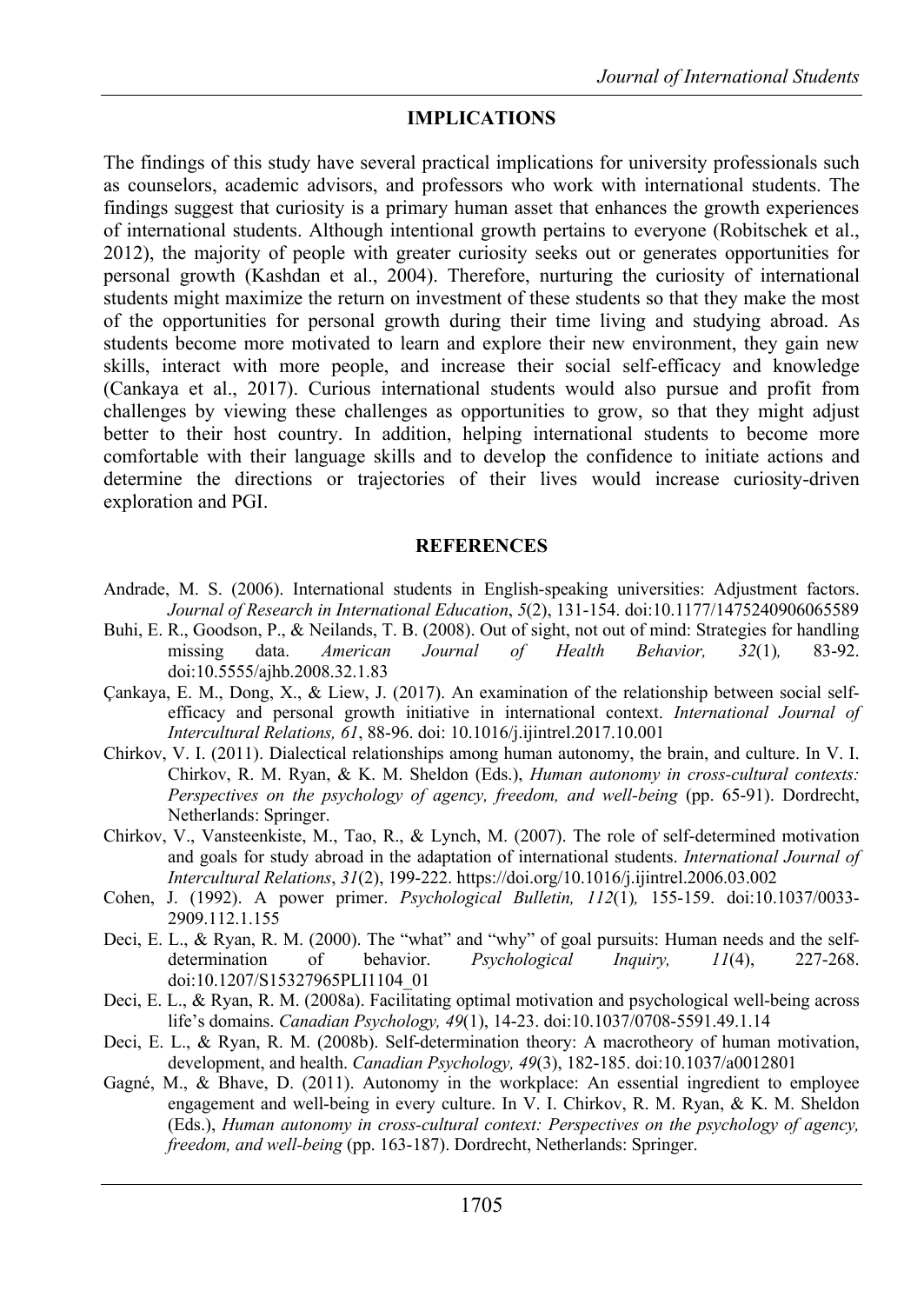- Gallagher, M. W., & Lopez, S. J. (2007). Curiosity and well-being. *The Journal of Positive Psychology, 2*(4), 236-248. doi:10.1080/17439760701552345
- Gill, S. (2007). Overseas students' intercultural adaptation as intercultural learning: A transformative framework. *Compare: A Journal of Comparative Education, 37*(2)*,* 167-183. http://dx.doi.org/10.1080/03057920601165512
- Hu, L. T., & Bentler, P. M. (1999). Cutoff criteria for fit indexes in covariance structure analysis: Conventional criteria versus new alternatives. *Structural Equation Modeling: A Multidisciplinary Journal*, *6*(1), 1-55. doi:10.1080/10705519909540118
- Institute of International Education. (2017*). 2017 "fast facts".* Retrieved on December 10, 2017 from https://www.iie.org/-/media/Files/Corporate/Open-Doors/Fast-Facts/Fast-Facts-2017.ashx?la=en&hash=391D502ADAB06FBFAAE0B800841307FD087835EE
- Kaczmarek, L. D., Bączkowski, B., Enko, J., Baran, B., & Theuns, P. (2014). Subjective well-being as a mediator for curiosity and depression. *Polish Psychological Bulletin, 45*(2), 200-204. doi:10.2478/ppb-2014-0025
- Kashdan, T. B., & Fincham, F. D. (2004). Facilitating curiosity: A social and self-regulatory perspective for scientifically based interventions. In P. A. Linley & S. Joseph (Eds.), *Positive psychology in practice* (pp. 482-503*.* Hoboken, NJ: Wiley.
- Kashdan, T. B., Gallagher, M. W., Silvia, P. J., Winterstein, B. P., Breen, W. E., Terhar, D., & Steger, M. F. (2009). The Curiosity and Exploration Inventory-II: Development, factor structure, and psychometrics. *Journal of Research in Personality*, *43*(6), 987-998. doi:10.1016/j.jrp.2009.04.011
- Kashdan, T. B., Rose, P., & Fincham, F. D. (2004). Curiosity and exploration: Facilitating positive subjective experiences and personal growth opportunities. *Journal of Personality Assessment*, *82*(3), 291-305. doi:10.1207/s15327752jpa8203\_05
- Kashdan, T. B., & Steger M. F. (2007). Curiosity and pathways to well-being and meaning in life: Traits, states, and everyday behaviors. *Motivation and Emotion, 31*(3), 159-173. doi:10.1007/s11031- 007-9068-7
- Kline, R. B. (2005). *Principles and practice of structural equation modeling* (2nd ed.). New York, NY: Guilford Press.
- Liew, J., Kwok, O., Chang, Y., Chang, B. W., & Yeh, Y. (2014). Parental autonomy support predicts academic achievement through emotion-related self-regulation and adaptive skills in Chinese American adolescents. *Asian American Journal of Psychology, 5*(3), 214-222. doi: 10.1037/a0034787
- León, J., Núñez, J. L., & Liew, J. (2015). Self-determination and STEM education: Effects of autonomy, motivation, and self-regulated learning on high school math achievement. *Learning and Individual Differences, 43*, 156-163. doi: doi.org/10.1016/j.lindif.2015.08.017
- Lillyman, S., & Bennett, C. (2014). Providing a positive learning experience for international students studying at UK universities: A literature review. *Journal of Research in International Education*, *13*(1), 63-75. doi:10.1177/1475240914529859
- MacIntyre, P. D., Noels, K. A., & Clément, R. (1997). Biases in self-ratings of second language proficiency: The role of language anxiety. *Language Learning*, *47*(2), 265-287. doi:10.1111/0023-8333.81997008
- Mesidor, J. K., & Sly, K. F. (2016). Factors that contribute to the adjustment of international students. *Journal of International Students. 6*(1), 262-282.
- Moores, L., & Popadiuk, N. (2011). Positive aspects of international student transitions: A qualitative inquiry. *Journal of College Student Development, 52*(3), 291-306. doi:10.1353/csd.2011.0040
- OECD. (2016). *OCED Science, technology and innovation outlook 2016*. Paris, France: OECD Publishing. http://dx.doi.org/10.1787/sti\_in\_outlook-2016-en
- OECD. (2017). *Education at a glance 2017: OECD indicators*, Paris, France: OECD Publishing. http://dx.doi.org/10.1787/eag-2017-en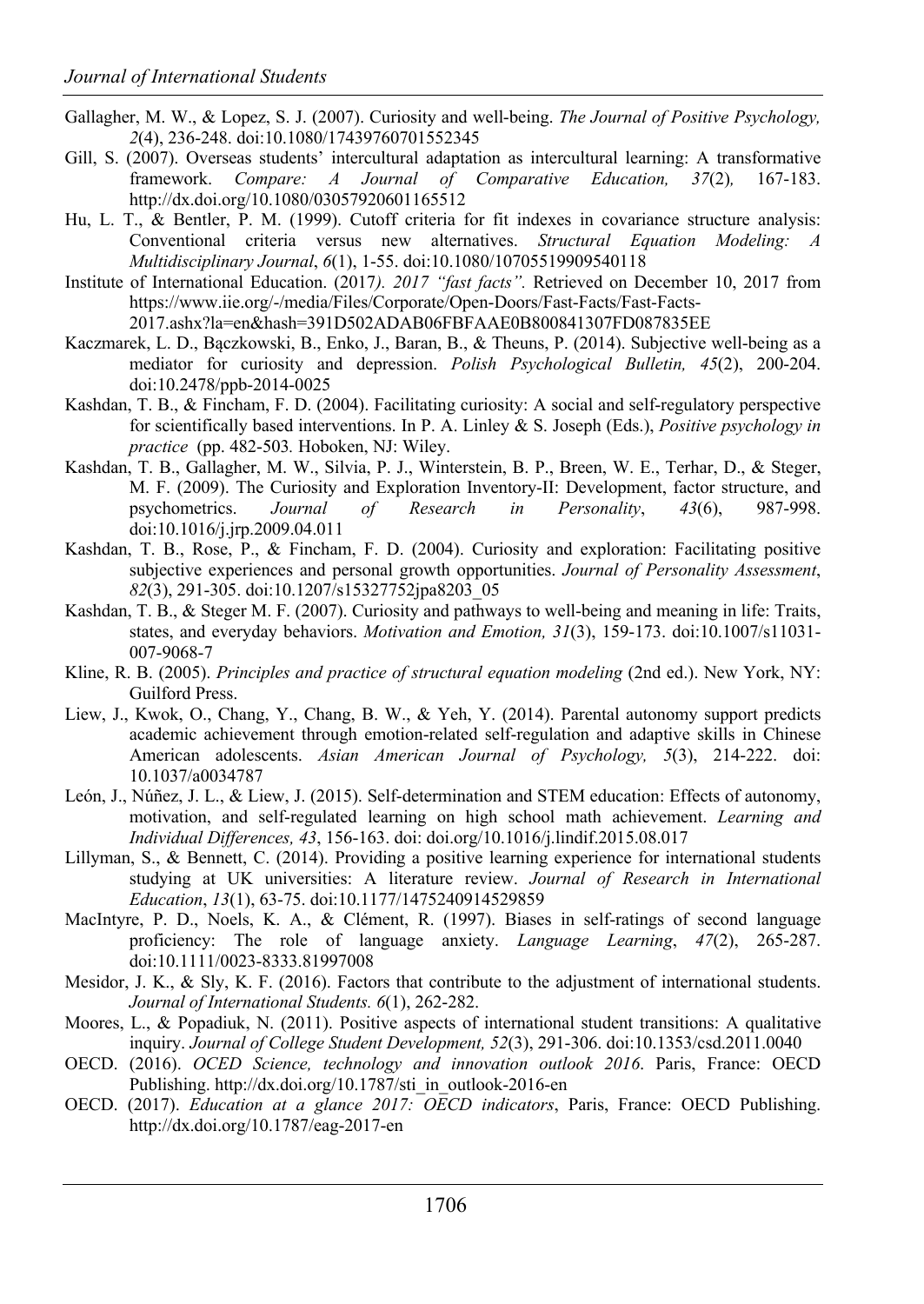- Panksepp, J. (1998). *Affective neuroscience. The foundations of human and animal emotions*. New York, NY: Oxford University Press.
- Robitschek, C. (1998). Personal growth initiative: The construct and its measure. *Measurement and Evaluation in Counseling and Development*, *30*(4)*,* 183-198.
- Robitschek, C. (1999). Further validation of the Personal Growth Initiative Scale. *Measurement and Evaluation in Counseling and Development*, *31*(4), 197-210. doi:10.1037/t04261-000
- Robitschek, C., & Keyes, C. L. M. (2009). Keyes's model of mental health with personal growth initiative as a parsimonious predictor. *Journal of Counseling Psychology*, *56*(2), 321-329. doi:10.1037/a0013954
- Robitschek, C., Ashton, M. W., Spering, C. C., Geiger, N., Byers, D., Schotts, G. C., & Thoen, M. A. (2012). Development and psychometric evaluation of the Personal Growth Initiative Scale–II. *Journal of Counseling Psychology*, *59*(2), 274-287. doi:10.1037/a0027310
- Ryan, R. M. (1995). Psychological needs and the facilitation of integrative processes. *Journal of Personality, 63*(3), 397-427. doi:10.1111/j.1467–6494.1995.tb00501.x
- Ryan, R. M., & Deci, E. L. (2000). Self-determination theory and the facilitation of intrinsic motivation, social development, and well-being. *American Psychologist*, *55*(1), 68-78. doi:10.1037110003- 066X.55.1.68
- Schlomer, G. L., Bauman, S., & Card, N. A. (2010). Best practices for missing data management in counseling psychology. *Journal of Counseling Psychology*, *57*(1), 1-10. doi:10.1037/a0018082
- Sharma, M., & Garg, D. (2016). Personal growth as a correlate of gratitude, hope and curiosity among college students. *Indian Journal of Positive Psychology, 7*(2), 201-205. doi:10.15614/ijpp/2016/v7i2/122100
- Sheldon, K. M., Ryan, R., & Reis, H. T. (1996). What makes for a good day? Competence and autonomy in the day and in the person. *Personality and Social Psychology Bulletin, 22*(12), 1270-1279. doi:10.1177/01461672962212007
- Vansteenkiste, M., Zhou, M., Lens, W., & Soenens, B. (2005). Experiences of autonomy and control among Chinese learners: Vitalizing or immobilizing? *Journal of Educational Psychology*, *97*(3), 468-483. doi:10.1037/0022-0663.97.3.468
- Williams, G. C., Hedberg, V.A., Cox, E. M., & Deci, E. L. (2000). Extrinsic life goals and health risk behaviors in adolescents. *Journal of Applied Social Psychology, 30*(8)*,* 1756-1771. doi:10.1111/j.1559-1816.2000.tb02466.x
- Yakunina, E. S., Weigold, I. K., & Weigold, A. (2013). Personal growth initiative: Relations with acculturative stress and international student adjustment. *International Perspectives in Psychology: Research, Practice, Consultation*, *2*(1), 62-71. doi:10.1037/a0030888
- Yang, R. P.-J., Noels, K. A., & Saumure, K. D. (2006). Multiple routes to cross-cultural adaptation for international students: Mapping the paths between self-construals, English language confidence, and adjustment. *International Journal of Intercultural Relations*, *30*(4), 487-506. doi:10.1016/j.ijintrel.2005.11.010
- Zhang, J., & Goodson, P. (2011). Acculturation and psychosocial adjustment of Chinese international students: Examining mediation and moderation effects. *International Journal of Intercultural Relations*, *35*(5), 614-627. doi:10.1016/j.ijintrel.2010.11.004
- Zuckerman, M. (2007). *Sensation seeking and risky behavior*. Washington DC: American Psychological Association.

**ELIF MERVE CANKAYA,** PhD, is a visiting postdoctoral research associate in the Office of Diversity, Inclusion and Community Engagement at Ohio State University. Her research interests include positive psychology, and students' academic and healthy functioning. Email: emt24121986@tamu.edu

**JEFFREY LIEW**, PhD, is a professor in the Department of Educational Psychology with courtesy appointment in the Department of Psychological & Brain Sciences at Texas A&M University. Dr. Liew's